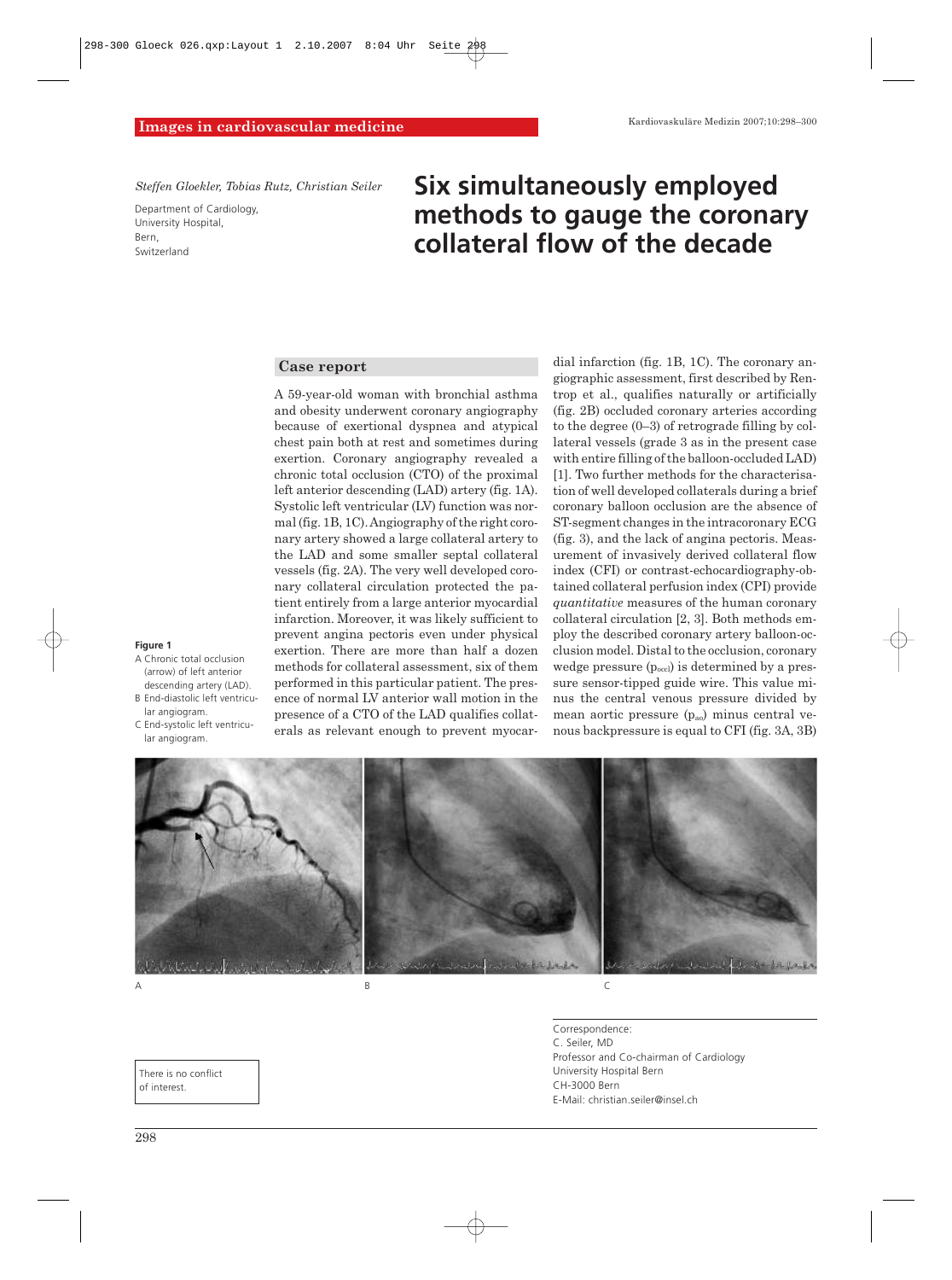#### **Figure 2**

- A Right coronary artery (RCA) with large collateral branch to the chronically occluded left anterior descending artery (LAD).
- B Complete filling of the balloon-occluded left anterior descending artery (arrow) during simultaneous dye injection into the right coronary artery via a second coronary catheter.





#### **Figure 3**

Determination of collateral function in the left anterior descending artery (LAD) (A), and in the right coronary artery (RCA) territory after recanalisation of the chronic LAD occlusion (B). Collateral flow index (CFI) is calculated as mean distal coronary occlusive pressure ( $p_{\text{occl}}$ , mm Hg; scales 0–200 mm Hg) minus central venous pressure (CVP, mm Hg; scale 0–50 mm Hg) divided by mean aortic pressure ( $p_{ao}$ , mm Hg; scale 0–200 mg Hg), minus CVP. CFI in the collateral-receiving (LAD) as well as supplying vessel is sufficient to prevent myocardial ischaemia during six minutes and 20 seconds of coronary balloon occlusion (no ST segment elevations on the intracoronary [i.c.] as well as peripheral ECG leads).